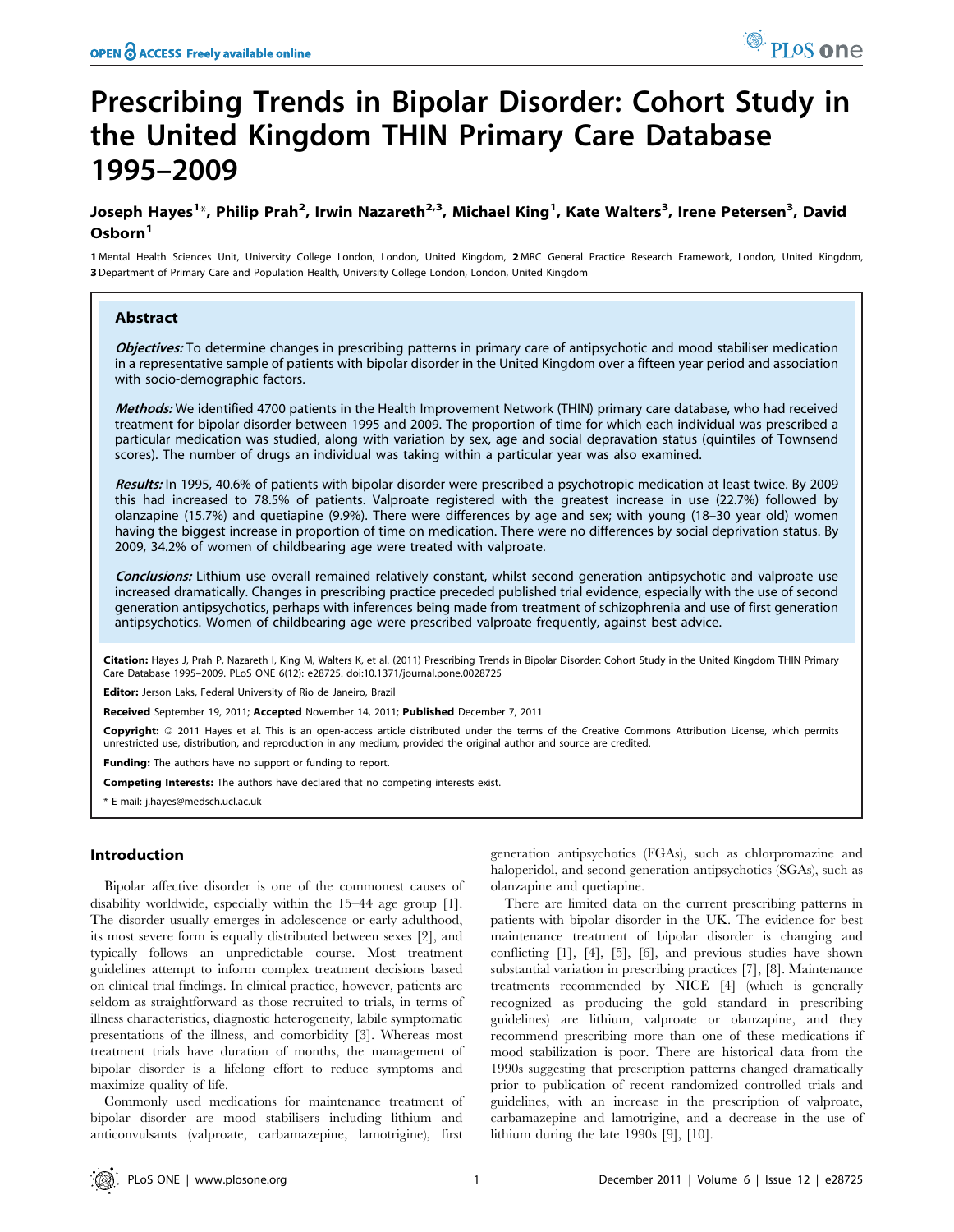Most medication provided to patients with bipolar disorder in the UK is prescribed by general practitioners, following advice from secondary services. This has been the case since the mid-1990s when prescribing budgets were allocated to primary care services [11]. Therefore we planned to examine prescribing trends in bipolar disorder over the period 1995 to 2009, by using data gathered from primary care, which should accurately report prescribing trends in patients with the disorder.

The aim of this study was to examine changes in prescribing in the UK for bipolar disorder since the mid 1990s, and to identify socio-demographic predictors of these prescribing changes. We hypothesised that commonly used treatment regimens may not correspond with guidelines produced by NICE [4] or other advisory bodies [1], [5], [6].

# Methods

# Study design and setting

We carried out a retrospective cohort study of individuals in primary care with a diagnosis of bipolar disorder using The Health Improvement Network (THIN) primary care database.

# Data Source

THIN is one of the largest sources of primary care data in the United Kingdom containing information from over 470 general practices (accounting for over 9 million patients)(www.epic-uk.org). In the UK most people with severe mental illness are registered with primary care [12] and the validity of general practice computer diagnoses of severe mental illness has been established previously [13]. The database is broadly representative of UK general practice consultations and prescribing statistics [14]. THIN contains records of each patient's medical conditions and symptoms, recorded during routine consultations and all prescriptions issued by GPs. Symptoms and diagnoses are classified using the Read code system, a hierarchical recording system used to record clinical summary information [15]. This creates a computerized medical history for each patient from the time they register with a general practice. For this study patients were only included after the date on which their practice reached an acceptable standard of data recording [16]. In addition, the database holds information on basic demographics and social deprivation (measured using quintiles of Townsend score). The Townsend score is based on a patient's postcode, linked to population census data from 2001 [17]. It is a combined measure of owner-occupation, car ownership, overcrowding and unemployment [18].

All diagnoses of bipolar disorder were identified by Read codes in the patient's clinical records. Oral mood stabilisers and antipsychotics prescribed in primary care were identified based on encrypted multilex codes mapped to the British National Formulary. Both the list of Read codes and drug codes were created using the method described by Dave & Peterson [19].

The THIN scheme for obtaining and providing anonymous patient data to researchers was approved by the National Health Service South-East Multicenter Research Ethics Committee (MREC) in 2002. The current study was reviewed and approved by theLondon Research Ethics Committee, reference number: 09/H0718/11.

# Participants

Eligible patients were defined as being 18 years or over with at least one recorded diagnosis of bipolar disorder between 1995 and 2009. Patients were excluded if they had a diagnosis of epilepsy (identified by Read codes in the patients records), because of the

overlap in prescribing of antiepileptic medications as mood stabilisers.

# Statistical Methods

To explore time trends in prescriptions we first identified individuals with two or more prescriptions of oral antipsychotic or mood stabiliser medication, as this would suggest a physician's intention to treat with a particular medication and initial patient concordance. We then analyzed the frequency of prescriptions by calendar year. We assessed the proportion of time for which each individual was prescribed a particular medication. This time was organized into treatment sessions, defined as a period of follow-up within which drug prescribing was continuous. As has been suggested previously [20], [21] we defined the end of a treatment session as a gap of 3 months or more between subsequent prescriptions. To aid analysis treatment sessions were defined in 3 levels: Level 1 – any antipsychotic prescription or any mood stabiliser prescription, Level 2 – class of treatment namely first generation antipsychotic (FGA), second generation antipsychotic (SGA), anticonvulsant (carbamazepine, lamotrigine, valproate), or lithium, Level 3 – individual antipsychotic or mood stabiliser medications. The data were then stratified by sex, age-group and social deprivation to assess whether each of these variables influenced any differences in treatment, or time spent in treatment. Particular attention was paid to subgroups that have been identified in guidelines as having specific needs/risks associated with treatment, such as women of childbearing age. To examine co-prescribing we studied the number of patients in a year issued two or more prescriptions for two or more psychotropics. All analysis was conducted using Stata version 11 for Windows.

#### Results

#### Sample demographics

There were 5,224 patients diagnosed with bipolar disorder (2,017 men, 3207 women), 4,700 (90.0%) of whom received at least two concurrent prescriptions of an oral antipsychotic or mood stabiliser during the study period. The sample demographics of the treated and untreated (issued less than two prescriptions) groups are described in Table 1.

# Overall trends

In 1995, 39/96 (40.6%) of patients with bipolar disorder were prescribed a psychotropic medication at least twice. By 2009 this had increased to 3037/3870 (78.5%) of patients. The proportion

Table 1. Demographics of the treated and untreated groups.

|                        | Treated          | Untreated (<2 prescriptions) |  |  |
|------------------------|------------------|------------------------------|--|--|
| N                      | 4700             | 524                          |  |  |
| Men (%)                | 1795 (38)        | 230 (44)                     |  |  |
| Mean age (S.D)         | 44.5 (15.2)      | 39.7 (15.6)                  |  |  |
| Median Follow-up (IQR) | $7.69(4.5-10.0)$ | $4.98(2.4 - 8.3)$            |  |  |
| Townsend Score (%)     |                  |                              |  |  |
| 1 (least deprived)     | 859 (19)         | 108 (21)                     |  |  |
| $\overline{2}$         | 797 (18)         | 100(20)                      |  |  |
| 3                      | 983 (22)         | 99 (19)                      |  |  |
| $\overline{4}$         | 1025 (23)        | 104 (20)                     |  |  |
| 5 (most deprived)      | 830 (18)         | 98 (19)                      |  |  |

doi:10.1371/journal.pone.0028725.t001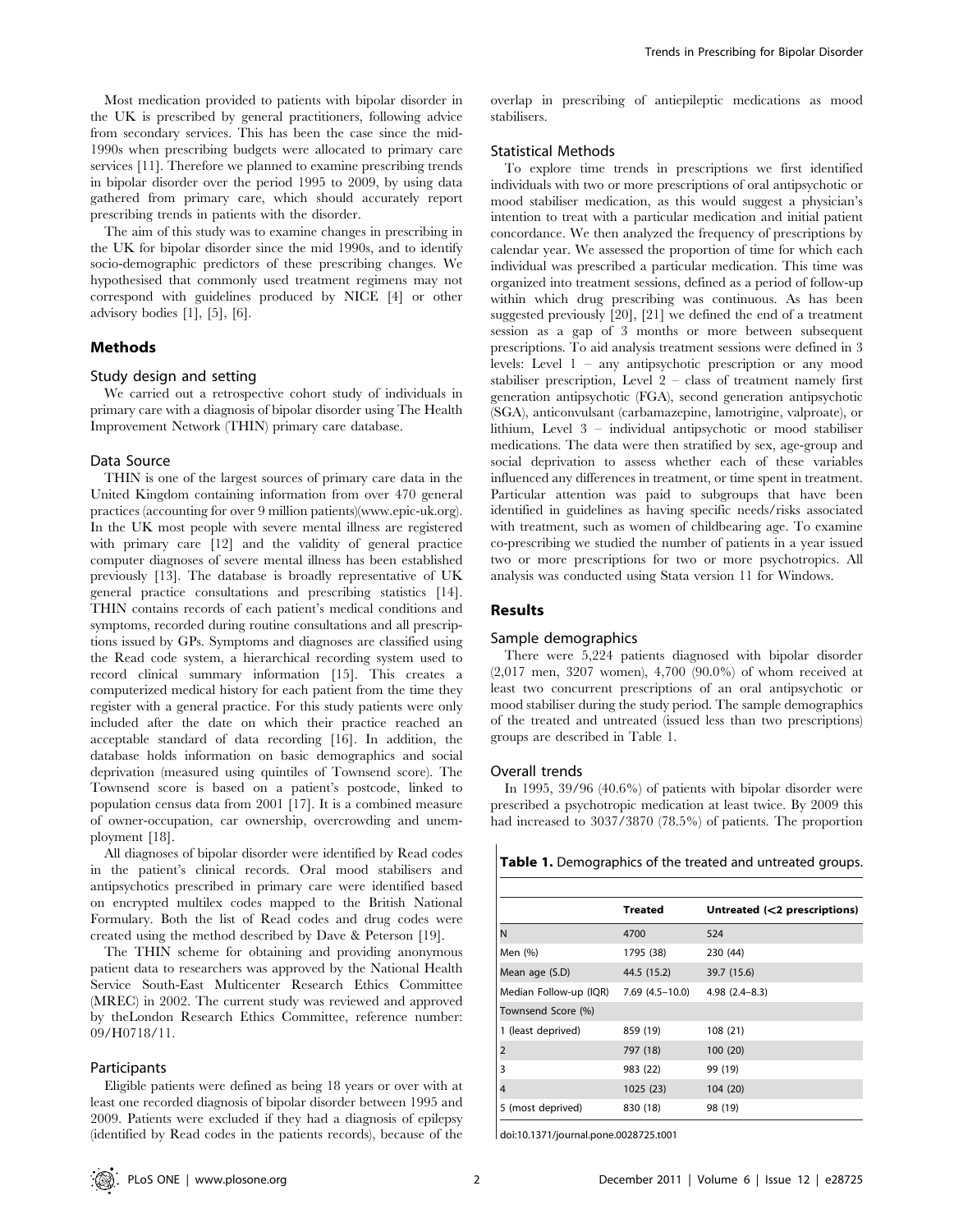of individuals prescribed a medication at least twice rose by a mean of 2.7% per year.

Table 2 shows the changes in proportion of time spent on antipsychotic or mood stabiliser medication between 1995 and 2009, by sex, age band and Townsend score.

There was a 26.4% increase in the overall proportion of time spent on any antipsychotic medication between 1995 (14.2%) and 2009 (40.6%) (Figure 1), and a 29.9% increase in the proportion of time spent on any mood stabiliser over the same time period (27.5% to 57.4%) (Figure 2). This increase was larger for women for both types of medication (antipsychotics; 18.7% increase for men, 30.7% increase for women, mood stabilisers; 24.1% increase for men 33.0% increase for women). Some of this difference may be explained by the rapid increase in proportion of time spent on medication between 1995 and 1996 in the female group. However excluding the 1995 data still shows a larger increase for females. The biggest increase in proportion of time spent on both antipsychotic medications and mood stabilisers was in the 18–30 age range (34.0% and 32.2% respectively over the study period). There was no apparent difference between prescribing of antipsychotics or mood stabilisers by Townsend score (Table 2).

# Antipsychotics

In 1995 the proportion of time patients spent on first generation antipsychotics was 14.2%. By 2009 this had reduced to 6.9%. In contrast, the proportion of time spent on second generation antipsychotics had increased from zero to 35.0% (Figure 1).

The most commonly prescribed antipsychotics used for bipolar disorder in 1995 were 1) chlorpromazine, 2) haloperidol and 3) trifluoperazine. In 2009 most popular were 1) olanzapine 2) quetiapine 3) risperidone (Figure 3). Older people (60–75 age range) spent a greater proportion of time on olanzapine than those

Table 2. Time spent in treatment with antipsychotic and mood stabiliser medication by sex, age group and Townsend score.

| <b>ALL ANTIPSYCHOTICS</b>             |             |                           |      |                           |                   |                |  |  |
|---------------------------------------|-------------|---------------------------|------|---------------------------|-------------------|----------------|--|--|
|                                       | 1995        |                           |      |                           | <b>Difference</b> | Proportion     |  |  |
|                                       | $\%$        | <b>Total person-years</b> | $\%$ | <b>Total person-years</b> | 2009-1995 (%)     | 2009/1995      |  |  |
| Gender                                |             |                           |      |                           |                   |                |  |  |
| Male                                  | 19.8        | 9.6                       | 38.6 | 1275.6                    | 18.8              | 1.9            |  |  |
| Female                                | 11.2        | 18.5                      | 41.9 | 2056.7                    | 30.7              | 3.7            |  |  |
| Age                                   |             |                           |      |                           |                   |                |  |  |
| $18 - 29$                             | $\mathbf 0$ | 3.3                       | 34   | 239.6                     | 34                | $\ast$         |  |  |
| $30 - 44$                             | 17          | 9.2                       | 38.7 | 987                       | 21.7              | 2.3            |  |  |
| $45 - 59$                             | 16.2        | 9.2                       | 42.2 | 1223.9                    | 25.9              | 2.6            |  |  |
| $60 - 75$                             | 14.6        | 6.4                       | 42.5 | 881.7                     | 27.9              | 2.9            |  |  |
| Deprivation                           |             |                           |      |                           |                   |                |  |  |
| 1 (Least deprived)                    | 11.6        | 4.7                       | 34.7 | 621.1                     | 23.1              | 3              |  |  |
|                                       | 9.5         | 4.1                       | 35.4 | 595.2                     | 25.9              | 3.7            |  |  |
| $\begin{array}{c} 2 \\ 3 \end{array}$ | 14.1        | 4.2                       | 38.6 | 708.7                     | 24.5              | 2.7            |  |  |
| $\vert$ 4                             | 9.8         | 7.4                       | 45.9 | 708.9                     | 36                | 4.7            |  |  |
| 5 (Most deprived)                     | 24.9        | 4.0                       | 49.2 | 568.4                     | 24.2              | $\overline{2}$ |  |  |
| <b>ALL MOOD STABILISERS</b>           |             |                           |      |                           |                   |                |  |  |
|                                       | 1995        |                           |      |                           | <b>Difference</b> | Proportion     |  |  |
|                                       | $\%$        | <b>Total person-years</b> | $\%$ | <b>Total person-years</b> | 2009-1995 (%)     | 2009/1995      |  |  |
| Gender                                |             |                           |      |                           |                   |                |  |  |
| Male                                  | 33.1        | 9.6                       | 57.2 | 1275.6                    | 24.1              | 1.7            |  |  |
| Female                                | 24.7        | 18.5                      | 57.7 | 2056.7                    | 33                | 2.3            |  |  |
| Age                                   |             |                           |      |                           |                   |                |  |  |
| $18 - 29$                             | 8.6         | 3.3                       | 40.9 | 239.6                     | 32.2              | 4.7            |  |  |
| $30 - 44$                             | 22.9        | 9.2                       | 52.8 | 987                       | 29.9              | 2.3            |  |  |
| $45 - 59$                             | 29.4        | 9.2                       | 61.8 | 1223.9                    | 32.4              | 2.1            |  |  |
| $60 - 75$                             | 41.4        | 6.4                       | 61.3 | 881.7                     | 19.9              | 1.5            |  |  |
| Deprivation                           |             |                           |      |                           |                   |                |  |  |
| 1 (Least deprived)                    | 23.5        | 4.7                       | 57.5 | 621.1                     | 34.1              | 2.5            |  |  |
| $\vert$ <sup>2</sup>                  | 38.3        | 4.1                       | 59.4 | 595.2                     | 21.2              | 1.6            |  |  |
| $\vert$ <sub>3</sub>                  | 8.6         | 4.2                       | 56.4 | 708.7                     | 47.8              | 6.6            |  |  |
| 4                                     | 40.6        | 7.4                       | 57.4 | 708.9                     | 16.8              | 1.4            |  |  |
|                                       |             |                           |      |                           |                   |                |  |  |

doi:10.1371/journal.pone.0028725.t002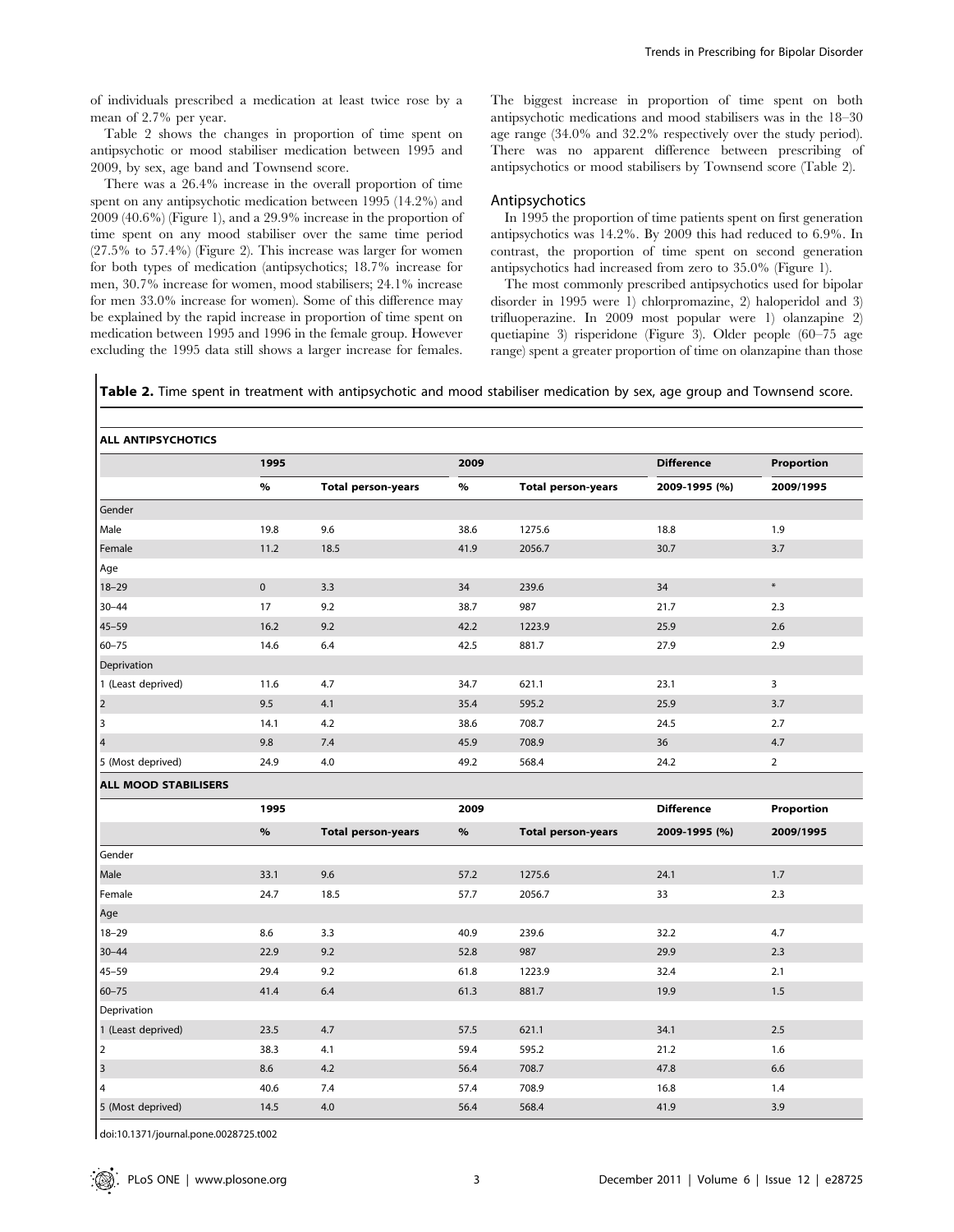

Figure 1. Proportion of time in treatment with antipsychotic medication. doi:10.1371/journal.pone.0028725.g001

in younger age groups (18.9% in 2009, compared to 12.4% for 18–30 year olds). This was not observed for other antipsychotic medications and was reversed for aripiprazole, with patients aged 18–30 years spending more time in treatment (4.3% in 2009 compared to 1.0% in 2009). Men were more likely to spend time in treatment with olanzapine than women in 2009 (17.3% vs. 14.6%), where as women were more likely to spend time in

# treatment with quetiapine than men (11.3% vs. 7.8%) (Figure 3). There were no apparent differences by Townsend score.

# Mood stabilisers

Use of lithium increased from 22.5% in 1995 to 29.3% in 2009 (Figure 2). Over the same period valproate use increased from zero to 22.7%. The proportion of time men spent on lithium reduced



Figure 2. Proportion of time in treatment with mood stabiliser medication. doi:10.1371/journal.pone.0028725.g002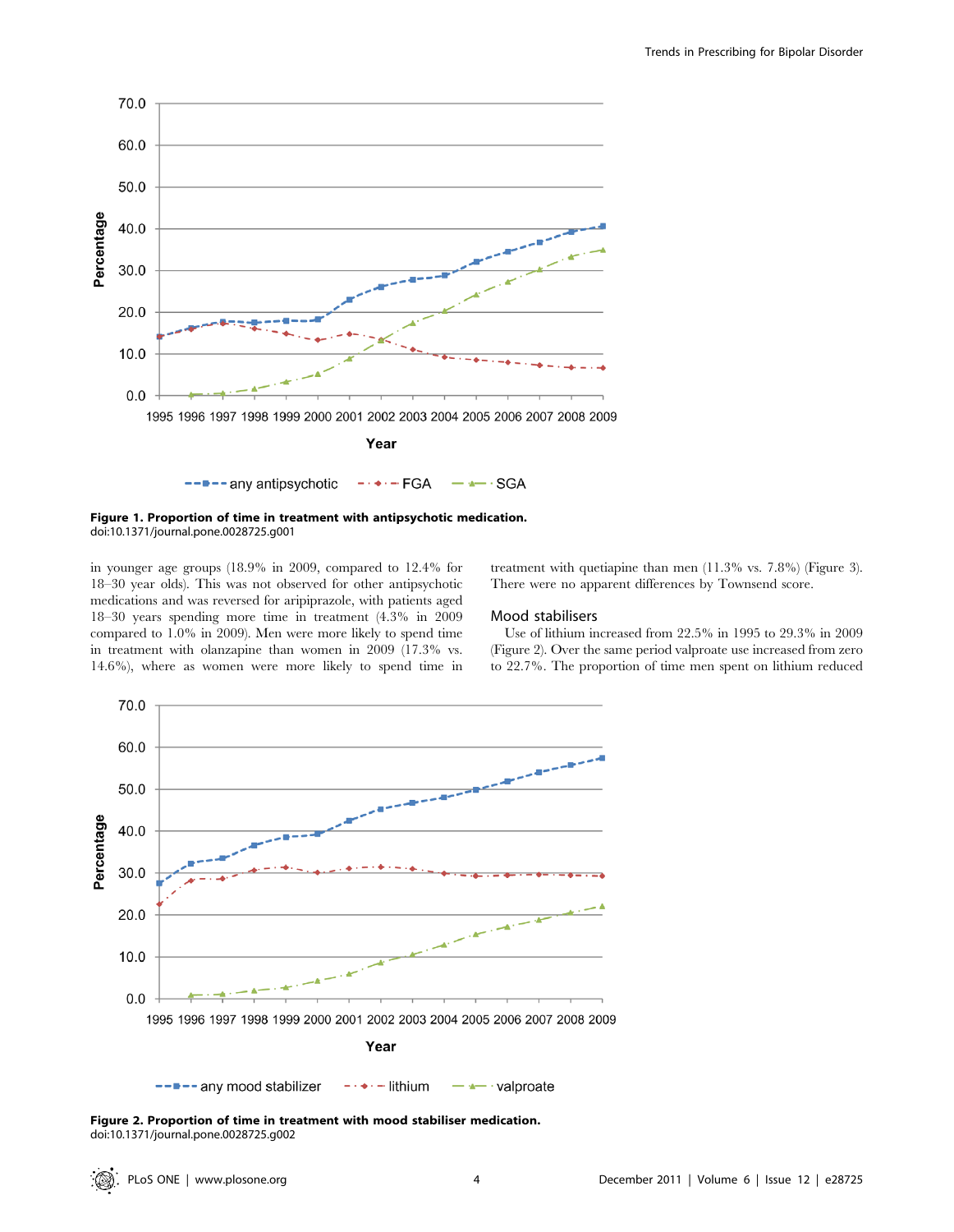

Figure 3. Prescribing of the 5 most common antipsychotic medications by sex. A) Male, B) Female. doi:10.1371/journal.pone.0028725.g003

by 3.5% (33.1% in 1995 to 29.6% in 2009), whereas for women the proportion increased by 12.1% (17.0% to 29.1%). For valproate the proportion of time spent in treatment increased by 22.8% (0% to 22.8%) and 21.6% (0% to 21.6%) for men and women respectively (Figure 4). The proportion of time spent on lithium was greater for older patients, and this was consistent throughout the study period, such that the mean proportion of time spent on lithium of different age groups was: 18–29, 12.1%; 30–44, 23.5%; 45–59, 32.4%; 60–75, 42.3% (Figure 5). This trend was more pronounced for women than men, but was present in both sexes. There were no apparent differences by Townsend score.

In 1995 none of the women of childbearing age (18–45 years old) in our sample were prescribed valproate. By 2009, 233 out of the 682 women with two or more prescriptions that year were taking valproate (34.2%) and spent 35.6% of the year in treatment.

Time spent in treatment with carbamazepine increased from 6.5% in 1995 to a peak of 9.5% in 2004; by 2009 this had reduced to 7.3%. The proportion of time spent in treatment with

lamotrigine increased from zero to 6.2% (Figure 4). Neither of these drugs showed differences by sex, age or Townsend score.

# Co-prescribing

In 1995, 9 out of 39 individuals (23.1%) were issued two or more prescriptions for more than one psychotropic medication; by 2009 this had increased to 1,461 out of 3,037 (48.1%). In 1995, 7 (17.9%) patients were prescribed lithium and an antipsychotic, which were all FGAs. In 2009, 665 (21.9%) individuals were prescribed lithium and a FGA or SGA. In 1995, 2 (5.2%) patients were prescribed an anticonvulsant (valproate, carbamazepine or lamotrigine) and an antipsychotic; by 2009 this had increased to 932 (30.7%). Lithium and an anticonvulsant was prescribed to 5.2% of the population (2/39) in 1995, by 2009 this stood at 12.1% (367/3037) (Figure 6).

Over the 15 years of the study, patients prescribed lithium plus an antipsychotic tended to spend an approximately equal proportion of time on antipsychotic medication (mean 23.5%) as those prescribed valproate plus an antipsychotic (mean 25.7%).



Figure 4. Prescribing of mood stabilisers by sex. A) Male and B) Female. doi:10.1371/journal.pone.0028725.g004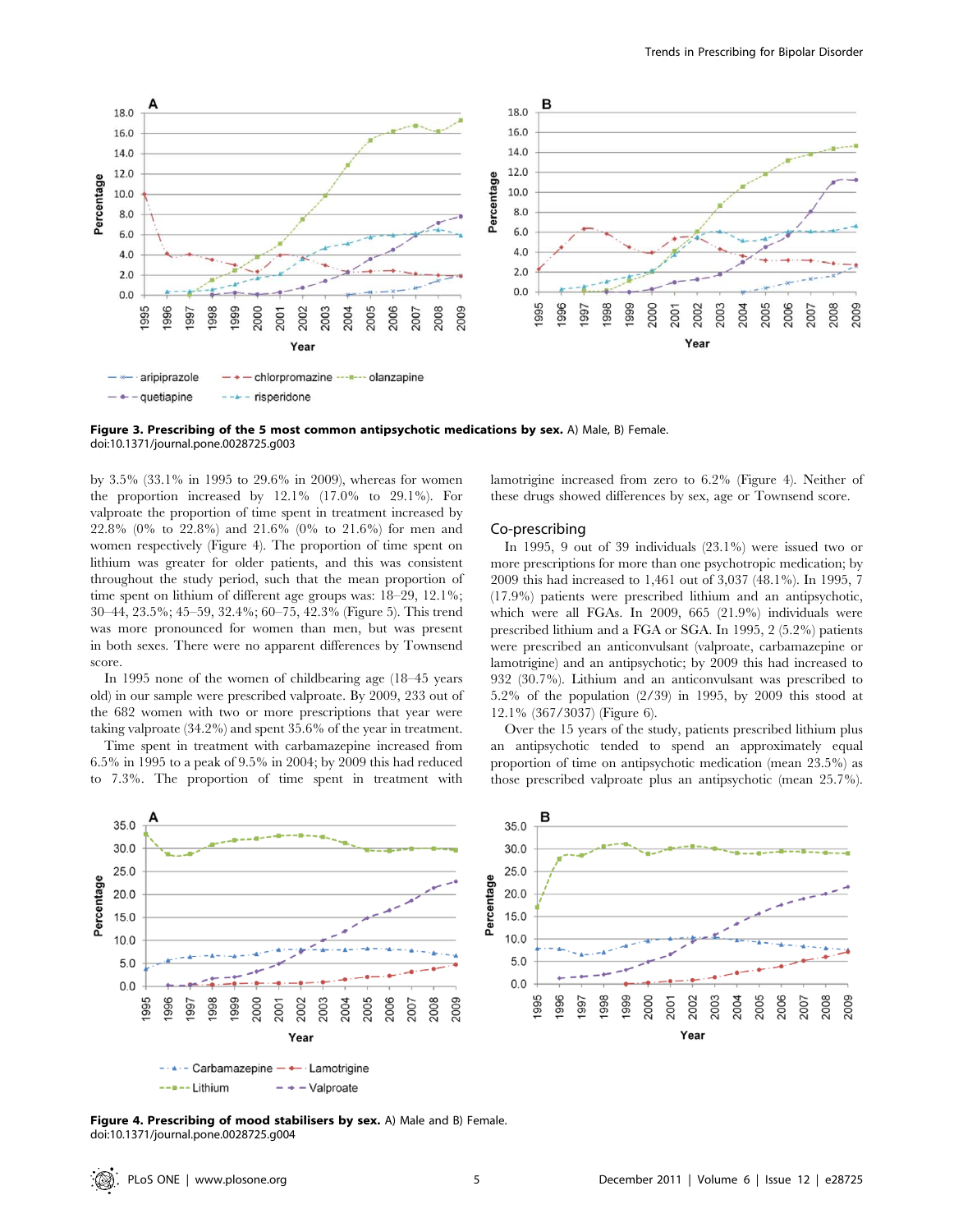

Figure 5. Prescribing by age group. A) First generation antipsychotic, B) Second generation antipsychotic, C) Lithium, D) Anticonvulsant. doi:10.1371/journal.pone.0028725.g005



Figure 6. Percentage of treated individuals by medication group in A) 1995 and B) 2009\*. \*Not to scale - 1995 euler diagram should be approximately 1/80<sup>th</sup> the size of 2009. doi:10.1371/journal.pone.0028725.g006

: © ∂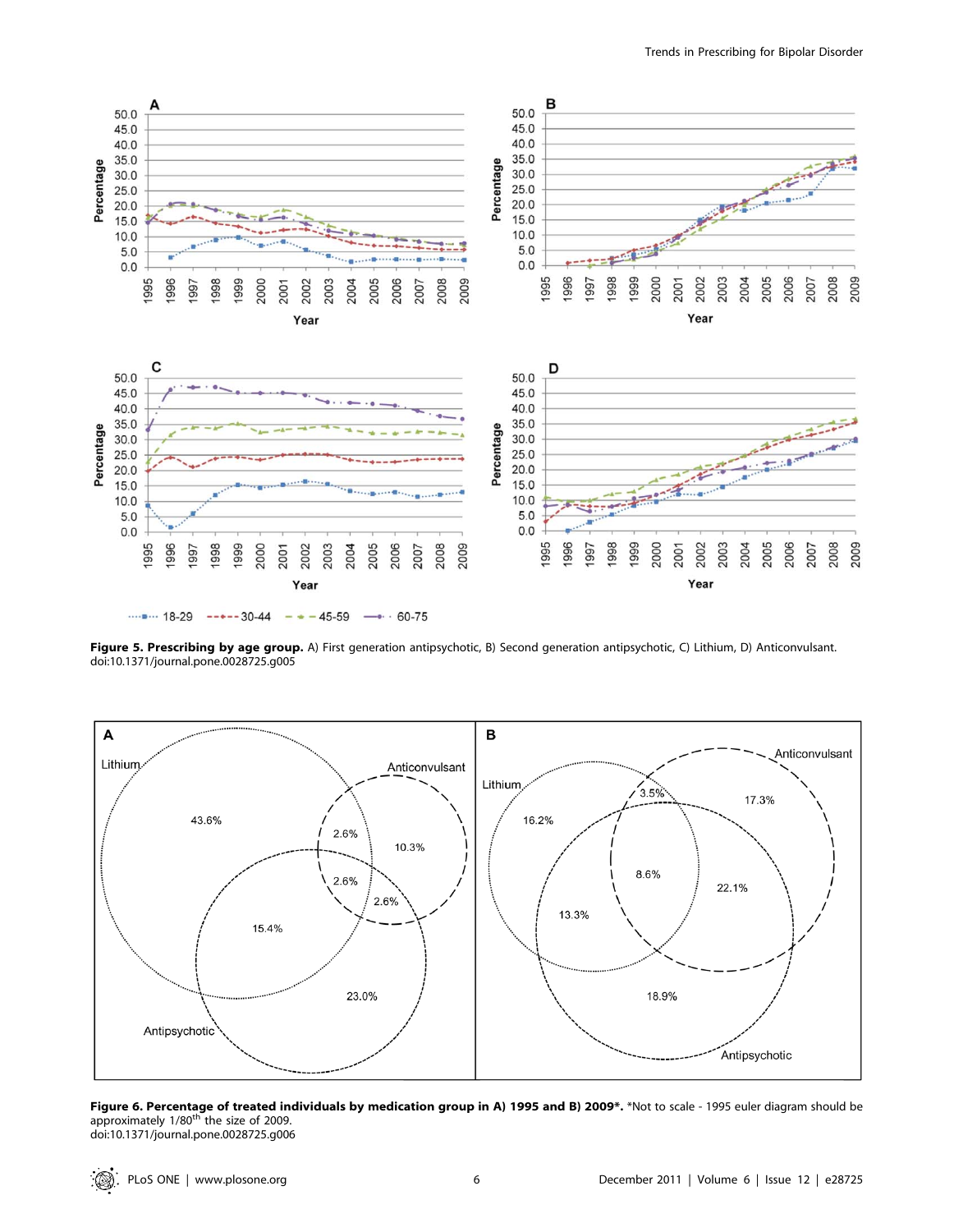However those on lithium plus an antipsychotic spent a higher proportion of time taking lithium than the valproate plus antipsychotic cohort spent taking valproate (means; 60.8% vs. 29.8%).

# Discussion

Our results indicate that from 1995 to 2009 prescribing, broadly speaking, corresponded with availability, licensing and guidelines. Key findings are: 1) the proportion of patients offered treatment for bipolar disorder increased markedly between 1995 and 2009; 2) patients spent ever increasing amounts of time on psychotropic medication, in particular second generation antipsychotics and valproate; 3) this increase in time on medication was most noticeable in younger women; 4) antipsychotic and valproate prescribing increased relative to lithium; 5) use of second generation antipsychotics accelerated; 6) prescribing more than one drug at once increased; 7) treatment was not influenced by social deprivation and; 8) by 2009 one third of women of childbearing age who took medication for bipolar disorder were taking valproate. This final finding is worrying as guidelines are now very clear that valproate should be avoided because of its teratogenic potential.

The long-term management of bipolar disorder is complex. The prescribing recommendations described in the 2006 NICE guidelines [4] should represent the gold standard, but they are unusually vague and recently a review and update has been requested [22]. NICE recommends lithium, olanzapine or valproate as first line, which we have found to be the three most commonly prescribed psychotropic medications for maintenance. If the patient has frequent relapses, or symptoms continue to cause functional impairment, they recommend switching to an alternative monotherapy or adding a second prophylactic agent (lithium, olanzapine, valproate). However the evidence supporting the maintenance use of olanzapine and valproate is limited, and valproate is not licensed for this use. If anything, the evidence from research carried out after 2006 further strengthens the argument for use of lithium first line  $[1]$ ,  $[23]$ ,  $[24]$ ,  $[25]$ , but the complications of initiation, monitoring and side effect profile may continue to limit its use. It is also recognised that irregular use of lithium produces poor outcomes [26], risk of relapse on stopping [27] and that less than two years use may have no beneficial effect [28]. It may therefore be that the degree of concordance suggested by our findings reduces its benefit relative to other maintenance medications.

The increase in time spent on medication is likely to represent both increased prescribing and increased adherence to medication [20], [29]. Previous studies of antipsychotic prescribing trends have found that, over time, patients have been prescribed medications (for all indications) for longer periods [30], and this has been shown specifically in the bipolar disorder patient group [31]. Our results differ from some studies from the United States, which found that lithium prescription for bipolar declined, over the period 1990–2005 [31], [32], [33]. The latter two studies also failed to show the increase in antipsychotic prescriptions found in this study.

It appears that use of second generation antipsychotics for bipolar disorder pre-empted the available scientific evidence. The first case reports suggesting the effective treatment of mania with olanzapine were published in 1997 [34], [35]. These were followed by the publication of the first randomised control trials in 1999 [36], [37]. Olanzapine was first given marketing authorisation for psychosis in 1996, and was first used in our cohort in 1997. Risperidone was first used in our study in 1996, two years before

the first published randomised control trial into its effectiveness as monotherapy [38], but four years after it was first authorised. Quetiapine, authorised for schizophrenia initially in 1997, was first used in our sample in 1998, while the first trial of quetiapine as an add-on medication was not published until 2004 [39]. However it does seem reasonable that clinicians made inferences from trials of second generation antipsychotics in psychosis and clinical experience of first generation antipsychotics.

Concerns were raised about the teratogenic effects of valproate in the early 1980s [40], but it was only in 2004 that the risk was confirmed to be higher than other anticonvulsants [41], [42]. Therefore psychiatrists prescribing in this population may only have become aware of this risk via the NICE guidelines from 2006 onwards [4]. However, despite this advice, use of valproate has continued to rise since then.

Previous studies have shown that co-prescribing is common [43], [44] with up to 80% of patients on a mood stabiliser plus another medication. In our cohort 48.1% were prescribed more than one agent in 2009, and an anticonvulsant plus an antipsychotic became the most commonly used dual therapy. Co-prescribing, although concordant with guidelines is problematic due to the side effect profiles of the drugs used, and concerns over long term health risks [1].

#### Limitations

THIN is a primary care database and, as with all clinical databases, it is impossible to be sure that a person prescribed a psychotropic medication was concordant. However, it is fair to assume that repeat prescription of a particular drug implies medication collection, from which we may infer some degree of adherence. Gaps in treatment may be explained by hospital prescribing, such as during acute inpatient stays, and therefore we may be underestimating the duration of treatment. Also, there may be a number of patients who receive all their medication from secondary care, though these numbers are likely to be small, given the manner in which prescribing budgets are allocated in the UK. Secondary care prescribing may have been higher earlier in the study time frame, but analyzing the results excluding the first 5 years of data does not change the findings. There is no reason to suppose that any particular group would have been preferentially prescribed for in secondary rather than primary care. Although the focus of this study is primary care prescribing, specialist treatment is likely to be a major influence on GP prescribing, and so it is likely that these trends would be reflected in the total population with bipolar disorder.

We were unable to separate bipolar I disorder from bipolar II disorder in our cohort; however given that treatment guidelines are the same for both subtypes of the disorder (extrapolated from research in bipolar I), the trends in prescribing are likely to be very similar. Changes in diagnostic practice probably mean there was an increase in the number of bipolar II patients over the study period. From our current study we are unable to comment on whether a drug was prescribed initially as a monotherapy or, if not, in what order it may have been added to the treatment regimen. We also do not know about historical prescribing for the cohort so we are unable to state whether clinicians have adhered to the guidelines for first line drugs on initiation of treatment. 62% of the treated sample were women, although the overall incidence in men and women is thought to be equal, it is recognised that females have more acute episodes of illness [45], and therefore their information may be better recorded in the database. Our cohort was also relatively old at the start of follow-up (mean 44.5 years) compared to the observed age of onset of the disorder, which tends to be in the early twenties [45]. It is likely therefore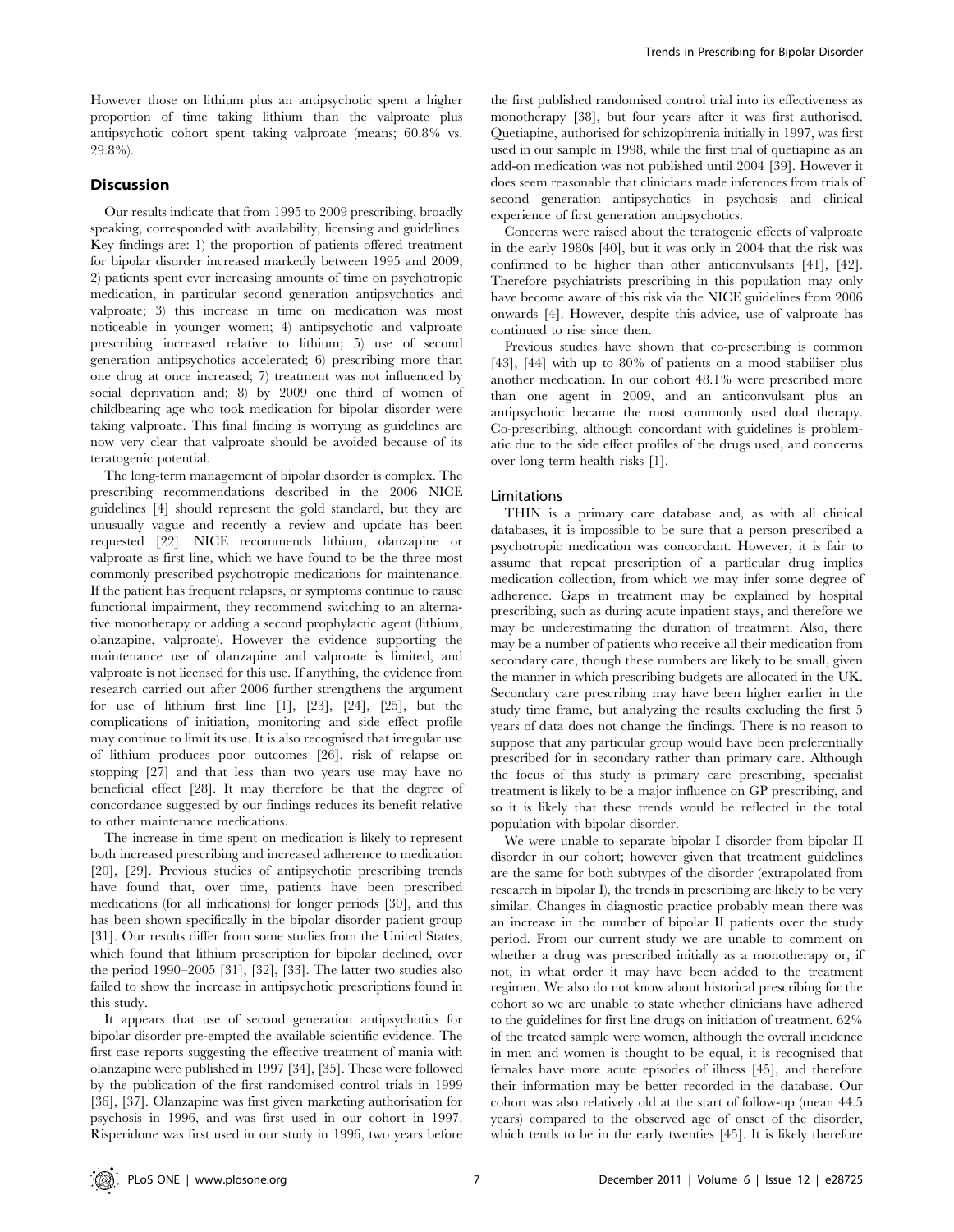that some our sample is previously diagnosed cases that have entered the database late. It may be that trends in treatment of newly diagnosed individuals (incident cases) differ from our findings.

#### Conclusions

This study identified broad concordance with prescribing guidelines. Our findings suggest a number of important trends that should be noted by researchers and clinicians alike, the most striking being the overall increase in prescribing and time spent in treatment. A number of questions remain unanswered about the long-term management of bipolar disorder. Although there is unlikely to be one ideal treatment for all patients with bipolar disorder, as the illness is heterogeneous and subtypes appear to be associated with a preferential response to specific drugs [46],

# References

- 1. Goodwin GM (2009) Evidence-based guidelines for treating bipolar disorder: revised second edition - recommendations from the British Association for Psychopharmacology. Journal of Psychopharmacology 23(4): 346–388.
- American Psychiatric Association (1994) Diagnostic and Statistical Manual of Mental Disorders. 4th ed. Washington (DC): American Psychiatric Association.
- 3. Baldessarini RJ (2002) Treatment research in bipolar disorder: issues and recommendations. CNS Drugs 2002;16: 721–729.
- 4. NICE (2006) Bipolar disorder The management of Bipolar disorder in Adults, children and adolescents in Secondary and Primary care. Nice Guideline 38.
- 5. Maudsley Prescribing Guidelines (2009)  $10^{th}$  Edition. England: Informa **Healthcare**
- 6. Keck PE, Jr., Perlis RH, Otto MW, Carpenter D, Ross R, et al. (2004) The Expert Consensus Guidelines: Treatment of Bipolar Disorder 2004. Postgrad Med Special Report (December). pp 1–120.
- 7. Frangou S, Raymont V, Bettany D (2002) The Maudsley bipolar disorder project. A survey of psychotropic prescribing patterns in bipolar I disorder. Bipolar Disorder 4: 378–385.
- 8. Levine J, Chengappa KNR, Brar JS, Gershon S, Yablonsky E, et al. (2000) Psychotropic drug prescription patterns among patients with bipolar I disorder. Bipolar Disorder 2: 120–130.
- 9. Fenn HH, Robinson D, Luby V, Dangel C, Buxton E, et al. (1996) Trends in pharmacotherapy of schizoaffective and bipolar affective disorders: a 5-year naturalistic study. Am J Psychiatry 153: 711–713.
- 10. Citrome L, Levine J, Allingham B (1998) Utilization of valproate: extent of inpatient use in the New York State Office of Mental Health. Psychiatr Q 69: 283–300.
- 11. Crump BJ, Panton R, Drummond MF, Marchment M, Hawkes RA, et al. (1995) Transferring the costs of expensive treatments from secondary to primary care. BMJ 310(6978): 509–512.
- 12. Osborn PJ, Baio G, Walters K, Petersen I, Limburg H, et al. (2011) Inequalities in the provision of cardiovascular screening to people with severe mental illness in primary care: Cohort study in the United Kingdom THIN Primary Care Database 2000–2007. Schizophrenia Research 129: 104–110.
- 13. Nazareth I, King M, Haines A, Rangel L, Myers S (1993) Accuracy of diagnosis of psychosis on general practice computer system. BMJ 307: 32–34.
- 14. Bourke A, Dattani H, Robinson M (2004) Feasibility study and methodology to create a quality-evaluated database of primary care data. Informatics in Primary Care 12(3): 171–177.
- 15. Chisholm J (1990) The Read clinical classification. BMJ 300(6732): 1092.
- 16. Rait G, Walters K, Griffin M, Buszewicz M, Petersen I, et al. (2009) Recent trends in the incidence of recorded depression in primary care. The British Journal of Psychiatry 195(6): 520–524.
- 17. Office for National Statistics website. Available: http://www.statistics.gov.uk/ census2001/access\_results.asp. Accessed 2011 August 01.
- 18. Townsend P, Phillimore P, Beattie A (1986) Inequalities in health in the northern region. Newcastle upon Tyne Northern Regional Health Authority and University of Bristol.
- 19. Dave S, Petersen I (2009) Creating medical and drug code lists to identify cases in primary care databases. Pharmacoepidemiology and Drug Safety 18(8): 704–707.
- 20. Verdoux H, Tournier M, Begaud B (2010) Antipsychotic prescribing trends: a review of pharmaco-epidemiological studies. Acta Psychiatrica Scandinavica 121(1): 4–10.
- 21. Ascher-Svanum H, Zhu B, Faries D, Landbloom R, Marvin Swartz M, et al. (2006) Time to discontinuation of atypical versus typical antipsychotics in the naturalistic treatment of schizophrenia. BMC Psychiatry 6: 8.
- 22. NICE (2011 June 02) CG38 Bipolar disorder: review consultation document. Available: http://www.nice.org.uk/nicemedia/live/10990/54681/54681.pdf. Accessed 2011 August 01.

further studies with long follow-up times are necessary to clarify the benefits (and risks) of different psychotropic medications, especially antipsychotics. Despite this it would be useful to prescribers (both psychiatrists and GPs) if NICE guidelines were able to be more precise about recommendations, especially in the areas of first line treatments and treatments for women of childbearing age. Perhaps there also needs to be more education about these areas.

#### Author Contributions

Conceived and designed the experiments: JH PP IN MK KW IP DO. Performed the experiments: JH PP. Analyzed the data: JH PP. Contributed reagents/materials/analysis tools: JH PP IN MK KW IP DO. Wrote the paper: JH.

- 23. The BALANCE investigators and collaborators (2010) Lithium plus valproate Combination therapy versus monotherapy for relapse prevention in bipolar I disorder (BALANCE): a randomized open-label trial. Lancet 375: 385–395.
- 24. Biel MG, Peselow E, Mulcare L, Case BG, Fieve R (2007) Continuation versus discontinuation of lithium in recurrent bipolar illness: a naturalistic study. Bipolar Disorders 9(5): 435–442.
- 25. Kessing LV, Hellmund G, Geddes JR, Goodwin GM, Andersen PK (2011) Valproate v. lithium in the treatment of bipolar disorder in clinical practice: observational nationwide register-based cohort study. The British Journal of Psychiatry 199: 57–63.
- 26. Maj M, Pirozzi R, Magliano L, Bartoli L (1998) Long-term outcome of lithium prophylaxis in bipolar disorder: a 5-year prospective study of 402 patients at a lithium clinic. Am J Psychiatry 155(1): 30–35.
- 27. Mander AJ, Loudon JB (1998) Rapid recurrence of mania following abrupt discontinuation of lithium. Lancet 2: 15–17.
- 28. Goodwin GM (1994) Recurrence of mania after lithium withdrawal. Implications for the use of lithium in the treatment of bipolar affective disorder. The British Journal of Psychiatry 164: 149–152.
- 29. Castells X, Vallano A, Rigau D, Pérez J, Casas M, et al. (2006) Trends in lithium prescription in Spain from 1985 to 2003. Journal of Affective Disorders 91: 273–276.
- 30. Kaye JA, Bradbury BD, Jick H (2003) Changes in antipsychotic drug prescribing by general practitioners in the United Kingdom from 1991 to 2000: a population-based observational study. British Journal of Clinical Pharmacology 56(5): 569–575.
- 31. Depp C, Ojeda VD, Mastin W, Unützer J, Gilmer TP (2008) Trends in use of antipsychotics and mood stabilizers among Medicaid beneficiaries with bipolar disorder, 2001–2004. Psychiatr Serv 59(10): 1169–1174.
- 32. Blanco C, Laje G, Olfson M, Marcus SC, Pincus HA (2002) Trends in the treatment of bipolar disorder by outpatient psychiatrists. Am J Psychiatry 159(6): 1005–1010.
- 33. Goodwin FK, Fireman B, Simon GE, Hunkeler EM, Lee J, et al. (2003) Suicide risk in bipolar disorder during treatment with lithium and divalproex. JAMA 290: 1467–1473.
- 34. Weisler RH, Ahearn EP, Davidson JR, Wallace CD (1997) Adjunctive use of olanzapine in mood disorders: five case reports. Ann Clin Psychiatry 9: 259–262.
- 35. Ravindran AV, Jones BW, Al-Zaid K, Lapierre YD (1997) Effective treatment of mania with olanzapine: 2 case reports. J Psychiatry Neurosci 22: 345–346.
- 36. Berk M, Ichim L, Brook S (1999) Olanzapine compared to lithium in mania. A double-blind randomized controlled trial. Int Clin Psychopharmacol 14: 339–343.
- 37. Tohen M, Sanger TM, McElroy SL, Tollefson GD, Chengappa KN, et al. (1999) Olanzapine versus placebo in the treatment of acute mania. Olanzapine HGEH Study Group. Am J Psychiatry 156: 702–709.
- 38. Segal J, Berk M, Brook S (1998) Risperidone compared with both lithium and haloperidol in mania: a double-blind randomized controlled trial. Clin Neuropharmacol 21: 176–180.
- 39. Yatham LN, Paulsson B, Mullen J, Vagero AM (2004) Quetiapine versus placebo in combination with lithium or divalproex for the treatment of bipolar mania. Journal of clinical psychopharmacology 24(6): 599.
- 40. DiLiberti JH, Farndon PA, Dennis NR, Curry CJ (1984) The fetal valproate syndrome. Am J Med Genet 19: 473–481.
- 41. Vajda FJ, O'Brien TJ, Hitchcock A, Graham J, Cook M, et al. (2004) Critical relationship between sodium valproate dose and human teratogenicity: results of the Australian register of anti-epileptic drugs in pregnancy-.
- 42. Holmes LB, Wyszynski DF, Lieberman ES (2004) The AED (antiepileptic drug) Pregnancy Registry: a 6-year experience. Arch Neurol 61: 673–678.
- 43. Lloyd AJ, Harrison CL, Ferrier IN, Young AH (2003) The pharmacological treatment of bipolar affective disorder: practice is improving but still could be better. J Psychopharmacol 17: 230–233.